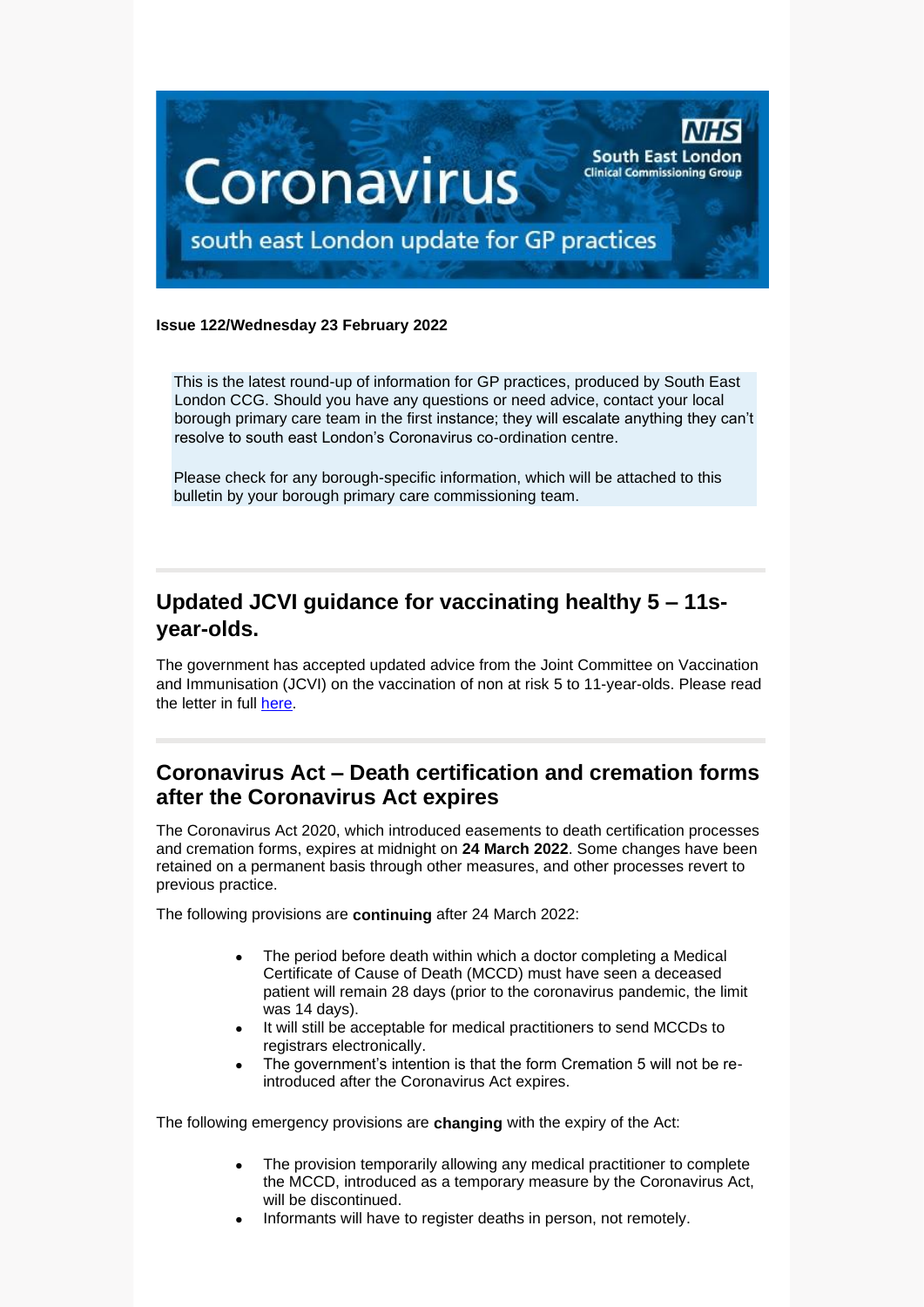## **COVID-19 testing and reporting**

On Monday 21 February, the Government published their Living with COVID plan, which you can read [here.](https://assets.publishing.service.gov.uk/government/uploads/system/uploads/attachment_data/file/1056202/COVID-19_Response_-_Living_with_COVID-19__1_.pdf) We await further guidance.

Regular antigen testing of all practice staff is critical to protect staff and patients and slow the spread of Covid-19. Staff testing is vital - even after vaccination. ALL test results regardless of outcome must be reported. Find out more [here](https://selondonccg.nhs.uk/wp-content/uploads/2022/02/key-messages-for-GP-weekly-bulletin-18-Feb-2022.pdf) in our weekly update and below:

**Staff testing**: Reminder that all staff vaccinated or unvaccinated, should still be undertaking twice weekly asymptomatic testing using lateral flow test kits obtained from the .gov website (See below) and reporting ALL results on the government website. This is still needed to protect staff, colleagues, family member and patients within their care. It is advised when reporting to set up an account, this makes it quicker to report subsequent test results as previous information is pre-populated. You can also can the QR code on the test cartridge in cases where the text is too small to read easily.

**Lateral flow test kits for vaccination sites:** Please note that staff and volunteers should be accessing test kits via the national government website and should be testing and reporting before attending site. Order: [https://www.gov.uk/order-coronavirus-rapid](https://www.gov.uk/order-coronavirus-rapid-lateral-flow-tests)[lateral-flow-tests](https://www.gov.uk/order-coronavirus-rapid-lateral-flow-tests) and Report: [Report a COVID-19 rapid lateral flow test result -](https://www.gov.uk/report-covid19-result) GOV.UK [\(www.gov.uk\).](https://www.gov.uk/report-covid19-result) However, sites are still encouraged to hold a small supply for emergency use in cases where staff or volunteers turn up without having tested. Please let the SEL CCG Testing Team [selccg.covidtesting@nhs.net](mailto:selccg.covidtesting@nhs.net) know if you need any small supplies for emergency use and we will support obtaining a small number of kits from our Local Authority Partners.

**PCR kits in surgeries:** Reminder that GP practices should have a small stock of PCR kits for use in emergencies for staff or patients who present with possible covid symptoms. Assistance in ordering these can be made via the Specialist Team via 119. Please follow the link for information. [https://www.gov.uk/government/publications/covid-](https://www.gov.uk/government/publications/covid-19-testing-in-general-practice)[19-testing-in-general-practice](https://www.gov.uk/government/publications/covid-19-testing-in-general-practice)

Changes to collection of lateral flow kits from local sites and pharmacies: Many collection sites are now requiring a 'collection code' before issuing up to 2 lateral flow test kits (7 tests in each box). The code can be obtained by following the information on the government website [https://test-for-coronavirus.service.gov.uk/collect-lateral-flow](https://test-for-coronavirus.service.gov.uk/collect-lateral-flow-kits)[kits](https://test-for-coronavirus.service.gov.uk/collect-lateral-flow-kits) to obtain a collect code via text and email. Alternatively, some collection points are displaying a QR code which can be scanned to access a form which once completed will generate a collect code.

Lateral flow Instructions in other languages: SEL have successfully managed to petition for the 3 main languages used by Afghanistan's to support the many other translations already available. These can now be found on the government website: <https://www.gov.uk/guidance/covid-19-self-test-help>

Any testing questions please contact [avril.satchwell@nhs.net](mailto:avril.satchwell@nhs.net) Head of SEL CCG Covid Testing or the wider SEL Testing Team at [selccg.covidtesting@nhs.net](mailto:selccg.covidtesting@nhs.net)

# **GP Updates**

### **Delivery plan for tackling the COVID-19 backlog of elective care**

Read the NHSE/I [letter](https://selondonccg.nhs.uk/wp-content/uploads/2022/02/C1466-letter-delivery-plan-for-tackling-the-covid-19-backlog-of-elective-care.pdf) from 8 February in full.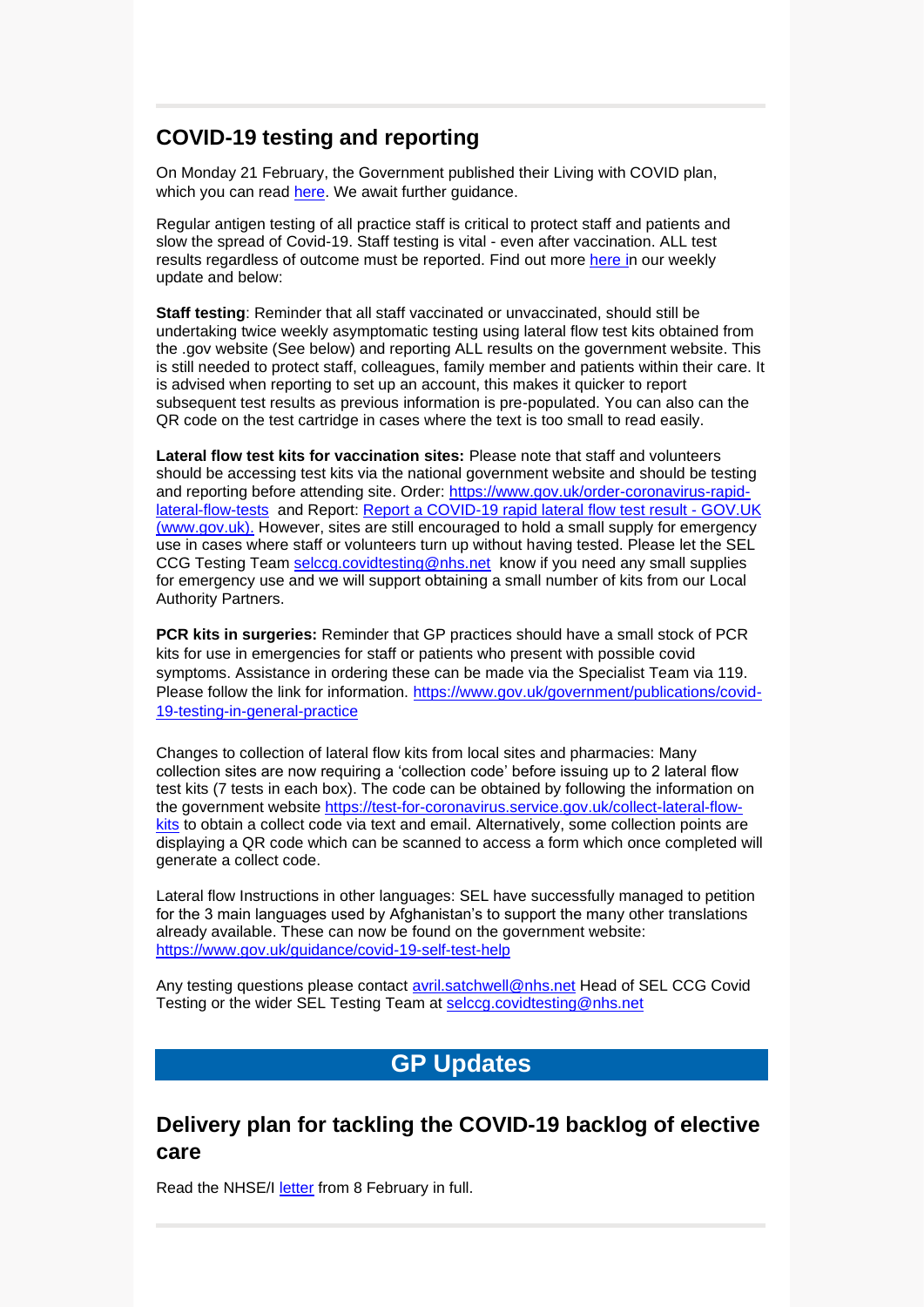# **Flu Vaccine Underwriting**

In December 2021 the CCG committed to meeting the cost of any unused flu vaccines that practices had over and above the 10% (or agreed number) that had been agreed could be returned by suppliers.

To ensure the most cost effective and time efficient process is put in place we would ask practices to raise an invoice for this reimbursement detailing:

- Practice name and contact details
- The type of vaccine
- The number returned to the supplier
- The number remaining that require payment by the CCG
- The financial value of the vaccine being claimed
- A copy of the invoice from the supplier

The practice invoice and a copy of the supplier invoice should be sent through to (*local borough email address)* by 18 March 2022

On receipt of the invoice the practices will be reimbursed and will need to dispose of the vaccines.

# **National awareness sessions: Patient Record Access getting ready for patients to have access to their future data**

From April 2022, patients with online accounts such as through the NHS App will be able to read new entries in their health record. This applies to patients whose practices use the TPP and EMIS systems. Arrangements with practices which use Vision as the clinical system are under discussion. This is an NHS England and NHS Improvement programme supported by NHS Digital. The change supports the NHS Long-Term Plan commitments to provide patients with digital access to their health records. This means GPs and practice staff will need to consider the impact of each entry, including documents and test results, as they add them to a patient's record. Patients will not see personal information – such as positive test results – until they have been checked and filed, giving GPs the chance to contact and speak to patients first.

**Awareness sessions** are being run to explain what this means for you and what you need to do next, join up for an event [here.](https://www.events.england.nhs.uk/getting-ready-for-all-patients-to-have-access-to-their-future-data)

Further information is also available here: [Access to patient records through the NHS](https://digital.nhs.uk/services/nhs-app/nhs-app-guidance-for-gp-practices/accelerating-patient-access-to-their-record)  App - [NHS Digital](https://digital.nhs.uk/services/nhs-app/nhs-app-guidance-for-gp-practices/accelerating-patient-access-to-their-record)

[Giving patients online access to their medical records: guidance for GP practices -](https://digital.nhs.uk/services/nhs-app/nhs-app-guidance-for-gp-practices/accelerating-patient-access-to-their-record/giving-patients-online-access-to-their-medical-records-guidance-for-gp-practices) NHS **[Digital](https://digital.nhs.uk/services/nhs-app/nhs-app-guidance-for-gp-practices/accelerating-patient-access-to-their-record/giving-patients-online-access-to-their-medical-records-guidance-for-gp-practices)** 

If you have any queries please contact the Implementation Team [England.NHSXImplementation@nhs.net.](mailto:England.NHSXImplementation@nhs.net)

### **Quality Outcomes Framework year end checklist**

In preparation for the year-end data extract for Quality and Outcomes Framework (QOF) practices are required to carry out applicable actions in the QOF 21/22 year-end checklist **by 30 March 2022**. The actions can be found by visiting this site <https://welcome.cqrs.nhs.uk/service-information/quality-outcomes-framework-qof/> then the Quality Outcomes Framework (QOF) Year End Checklist.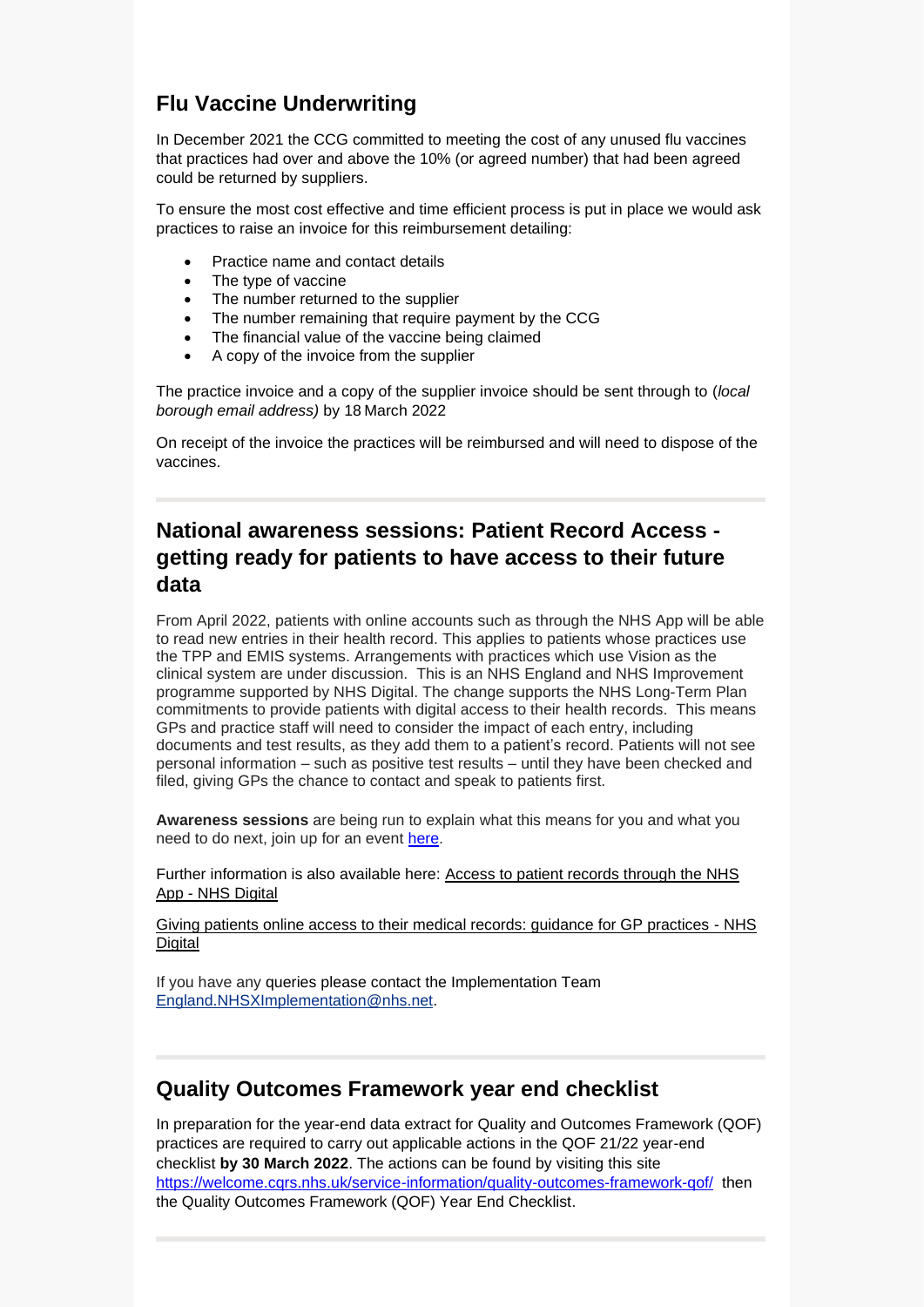## **Medications update**

#### **MHRA Drug safety alert: COVID-19 antivirals and pregnancy**

The [UK COVID-19 Antivirals Pregnancy Registry](http://www.medicinesinpregnancy.org/COVID-19-Antivirals-Pregnancy-Registry) aims to collect information about exposures to COVID-19 antivirals during or shortly before pregnancy and enable followup of any reported pregnancies. Since COVID-19 antivirals are new medications and the safety data in pregnancy is not yet understood.

#### **Actions**:

- Healthcare professionals (as well as patients and their partners) are asked to report an exposure to a COVID-19 antiviral during pregnancy or around the time of conception, or of partners on a COVID-19 antiviral around the time of conception.
- Since an exposure may occur in very early pregnancy before pregnancy is recognised, healthcare professionals are asked to report cases, even if some time has passed since the end of their COVID-19 antiviral treatment.
- To report an exposed pregnancy, telephone: 0344 892 0909 (available 9:00am to 5:00pm, Monday to Friday, excluding bank holidays). Please see the MHRA [alert](https://www.gov.uk/drug-safety-update/covid-19-antivirals-reporting-to-the-uk-covid-19-antivirals-pregnancy-registry?cachebust=1644934174) for further information.

#### **[COVID-19 vaccine update](https://www.gov.uk/drug-safety-update/covid-19-vaccines-and-medicines-updates-for-february-2022#approval-of-novavax-covid-19-vaccine-nuvaxovid)**

Nuvaxovid®, the COVID-19 vaccine developed by Novavax has now been approved. Additional information on Nuvaxovid® can be found in the [summary of product](https://www.gov.uk/government/publications/regulatory-approval-of-covid-19-vaccine-nuvaxovid/summary-of-product-characteristics-for-nuvaxovid-dispersion-for-injection)  [characteristics.](https://www.gov.uk/government/publications/regulatory-approval-of-covid-19-vaccine-nuvaxovid/summary-of-product-characteristics-for-nuvaxovid-dispersion-for-injection) Dissemination of further guidance regarding this vaccine will be carried out as soon as it is made available.

# **Access to the Paediatric Formulary (Evelina Hospital)**

The Paediatric Formulary from the Evelina Hospital is now available online. This can be accessed via the paediatric formulary tab on the South East London Joint Medicines Formulary [website.](https://www.selondonjointmedicinesformulary.nhs.uk/chaptersSubDetails.asp?FormularySectionID=4&SubSectionRef=04.07.03&SubSectionID=C100&drugmatch=5805) Practices will receive an email communication from their Medicines Optimisation teams, which will provide information on how to login in. Please contact your pharmaceutical adviser if you have any queries.

### **Advice and Guidance survey – tell us your views**

Advice and Guidance (A&G) allows a General Practitioner to seek advice and/or guidance from a specialist. In south east London, A&G is currently available via Consultant Connect and the NHS e-Referral Service (e-RS).

As part of the evaluation of these services, feedback is being sought from GPs via this [short survey.](https://forms.office.com/pages/responsepage.aspx?id=oZ5z9bnEj0uUivN-RCh6VJxRgeL8N_5EjNa8m8kkPSZURVcwM0JGOEpYWFBXQVNCRkc4NkpTRjdEUy4u&web=1&wdLOR=c129365B0-A496-4D0E-8FDC-1A4B42926E29) Your responses are anonymous unless you choose to provide your contact details.

If you have any queries, please contact [Roger.Hendicott@selondonccg.nhs.uk](mailto:Roger.Hendicott@selondonccg.nhs.uk)

Please complete the survey by 25 March 2022.

# **Community Adult Audiology Services - Scrivens Hearing Care and Hearbase Limited**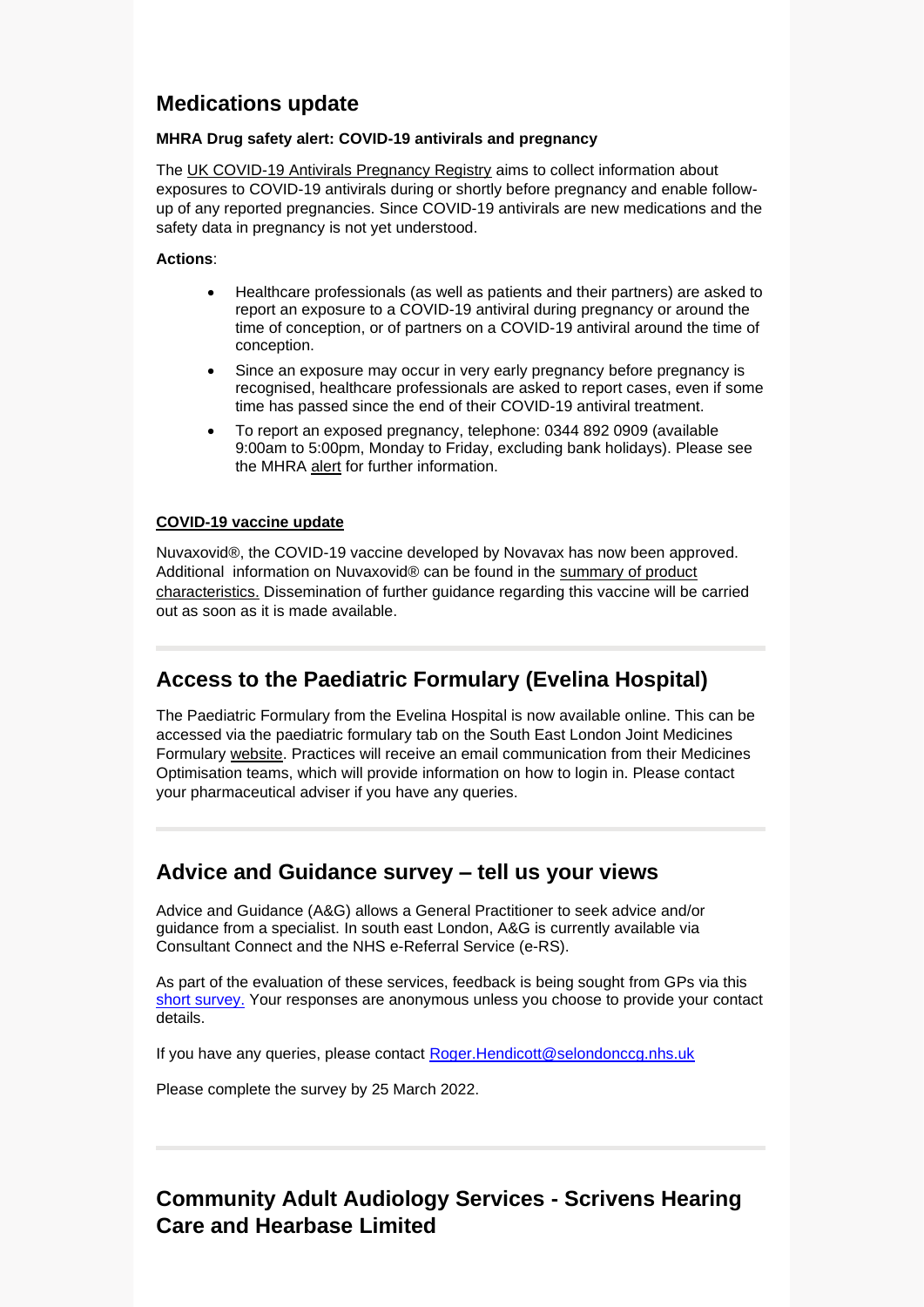SEL CCG is currently working through a new procurement process to harmonise and secure services for the future of the Community Adult Audiology services provided across SEL. Hearbase Limited and Scrivens Hearing Care have advised that they will cease to provide Community Adult Audiology services across south east London. To ensure a smooth exit for NHS patients and to ensure no new NHS patients are being referred to these providers, SEL CCG will turn off the ability to book appointments by Electronic Referral system (e-Rs) with Hearbase Limited and Scrivens Hearing Care by 24 February 2022. Please read more **[here.](https://selondonccg.nhs.uk/wp-content/uploads/2022/02/GP-Comms-Scrivens-and-Hearbase-Final.docx)**

## **Quality Alerts February 2022**

Read the edition of 'You said, We did' [here.](https://selondonccg.nhs.uk/wp-content/uploads/2022/02/Lessons-Learnt-Quality-You-said-we-did-February-22-Edition.pdf)

# **SEL sustainability survey**

SEL CCG have developed a survey in order to get a better understanding of any sustainability initiatives that are already being undertaken by GP practices. Please complete the [survey](https://view.officeapps.live.com/op/view.aspx?src=https%3A%2F%2Fselondonccg.nhs.uk%2Fwp-content%2Fuploads%2F2022%2F02%2FEnvironmental-Sustainability-in-General-Practice-Survey-004.docx&wdOrigin=BROWSELINK) and send it back to [england.selprimarycarequeries@nhs.net](mailto:england.selprimarycarequeries@nhs.net) by 28 February 2022.

## **Join Greener Practice South London.**

Greener Practice South London are a group of healthcare professionals working across South London who aim to support primary care to take practical action towards greener practice and raise awareness of the health benefits of climate action. To join, please complete this short [google form](mailto:google%20form) or email [greenerpracticesouthlondon@gmail.com.](mailto:greenerpracticesouthlondon@gmail.com) Read more [here.](https://selondonccg.nhs.uk/wp-content/uploads/2022/02/Greener-Practice-London-summary.docx)

### **Working with people and communities: developing our engagement strategy project brief and invitation to quote**

SEL ICS is developing its approach to working with people and communities in south east London. To inform this work we are inviting local small and medium-sized enterprises, voluntary, community and social enterprise organisations to provide a proposal and quote to deliver targeted community engagement with specific [communities.](https://selondonccg.nhs.uk/wp-content/uploads/2022/02/SEL-ICS-working-with-people-and-communities-engagement-brief-and-invitation-to-quote-final-18-Feb-2022.pdf) Please share this with any groups or organisations working with these communities who you think may be interested. The closing date for receipt of bids is 5pm on Thursday 10 March. Read more [here.](https://selondonccg.nhs.uk/wp-content/uploads/2022/02/SEL-ICS-working-with-people-and-communities-engagement-brief-and-invitation-to-quote-final-18-Feb-2022.pdf)

### **Pledge from the Caribbean African Health Network to help to protect themselves and their communities from COVID-19.**

If you would like to add your support to the pledge, you can do so [here.](https://future.nhs.uk/system/login?nextURL=%2Fconnect%2Eti%2FNationalCOVID19VaccineEquality%2Fmessageshowthread%3FmessageId%3D16041099%26threadId%3D8431246)

# **IT systems and registration authority access audits (DSPT 4.2.4)**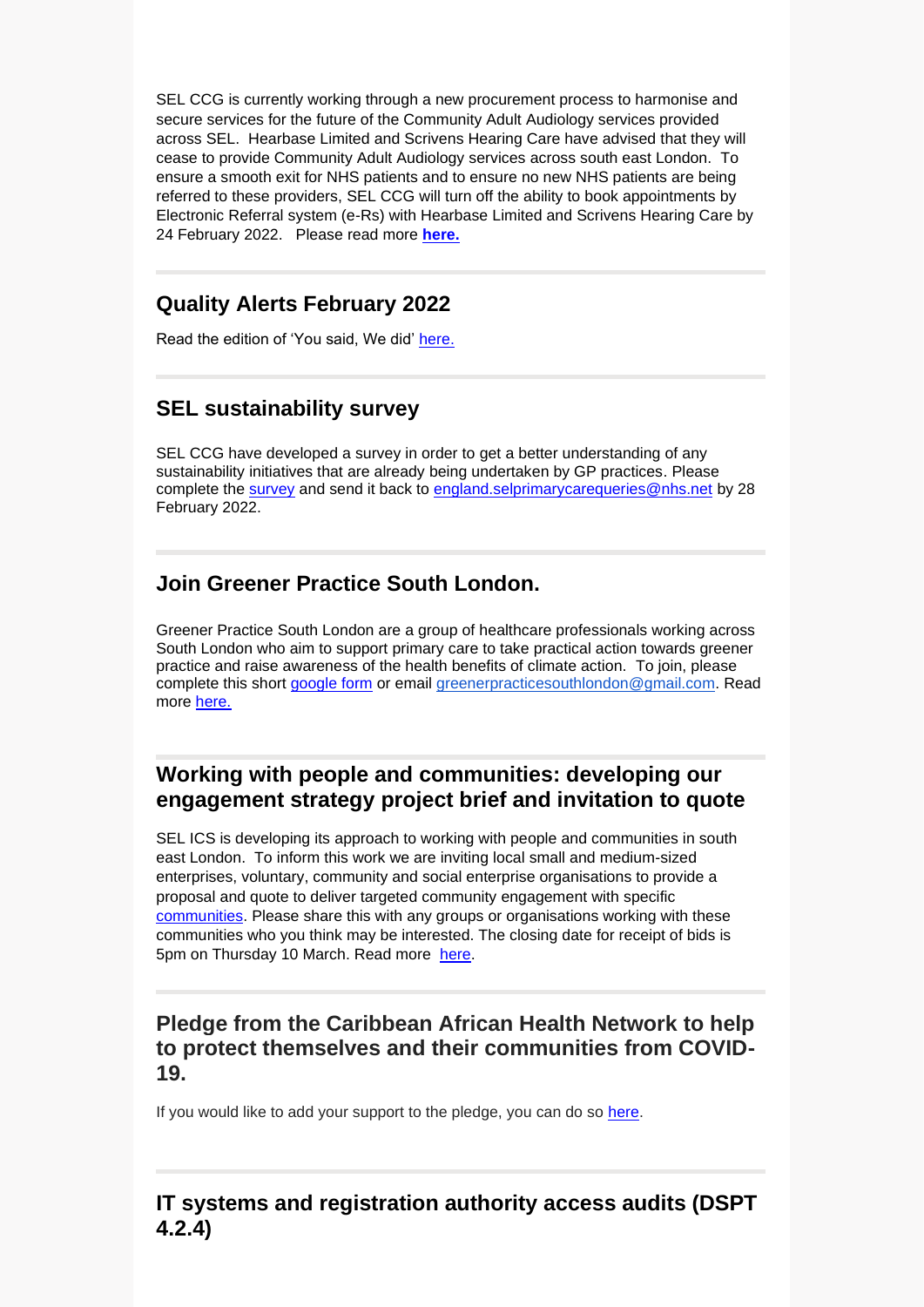A reminder to GP practices and staff to ensure that any changes to staff roles or when staff leave an organisation that access to the Care Identity Service (Smartcards) and other clinical IT systems are updated or access revoked.

Please ensure that all GP practice IT systems are considered, including NHS Mail accounts, SharePoint, (where applicable) distribution lists and that IT and GP practices assets are returned. Please advise the NHS SEL CCG IT department when any IT support is required on [ictservicedesk@selondonccg.nhs.uk.](mailto:ictservicedesk@selondonccg.nhs.uk)

Maintaining robust access controls to the GP practice IT systems is an important factor to ensure that your patients information remains secure, and it is handled in line with the data protection legal obligations. It is recommended that an audit is completed at least quarterly to check your staff records against the Registration Authority Care Identity System and other IT systems to ensure the controls remain up to date.

### **Viapath - BGL microsite updates and new E-brief**

Updates to information on care sets (test groups) and abnormal/critical telephoning limits (haematology) have been published on the pathology transfer microsite for GPs in Bexley, Greenwich and Lewisham (BGL).

The updated information can be found here: [Important Changes -](https://sel.synlab.co.uk/bgl/important-changes/#Abnormal) South East London [Pathology Services \(synlab.co.uk\)](https://sel.synlab.co.uk/bgl/important-changes/#Abnormal)

Additionally, the latest BGL E-brief has been issued this week. You can read this in full, [here.](https://selondonccg.nhs.uk/wp-content/uploads/2022/02/Ebrief-21-Feb-22.pdf) 

# **Cancer updates**

### **Updated - South East London Cancer Alliance**

Please find below a link to the latest version of the update, which also includes FAQs for primary care on cancer services in south east London to support GPs and patients during the pandemic. [Cancer updates for GPs 16](https://selondonccg.nhs.uk/wp-content/uploads/2022/02/SEL-Cancer-Updates-FAQs-for-Primary-Care-16-Feb-2022.pdf) February 2022.

# **Information from Acute Providers**

#### **New single point of access and long COVID pathway**

GSTT therapy and integrated local services have been working with KCH, SLAM and primary care colleagues in Southwark and Lambeth to design a pathway for patients with long COVID. To ensure we are able to hear and address patients' varied needs and direct them to the most appropriate service we are implementing a single point of access for all Long Covid referrals. This is hosted by GSTT and will be up and running by March.

All referrals will be reviewed to either be assessed over the phone by the GSTT therapies team or seen in a face-to-face MDT assessment clinic at GSTT or KCH. This enables patients who are appropriate to discuss their problems over the phone and, depending on their need, be quickly directed to our Long COVID supported selfmanagement, group therapy or 1-1 therapies.

More complex patients will be seen in face-to-face MDT assessment clinics at GSTT or KCH and reviewed to understand their multi-dimensional needs and provide coordination of specialist support within both hospitals.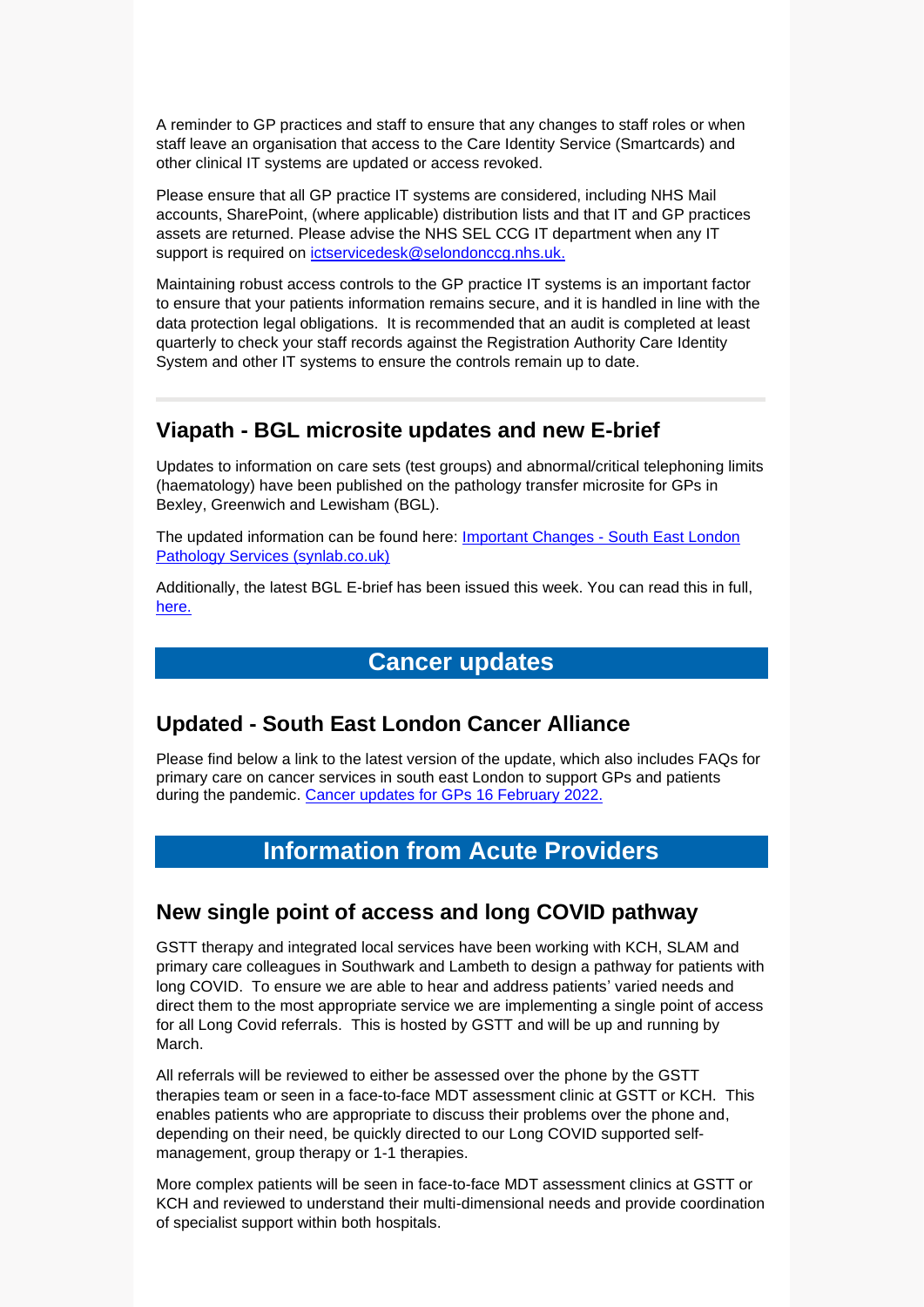Referral enquires (general): [TherapiesReferralManagement@gstt.nhs.uk](mailto:TherapiesReferralManagement@gstt.nhs.uk)

Advice contact details / Clinical enquires: [gst-tr.postcovidmdtassessment@nhs.net](mailto:gst-tr.postcovidmdtassessment@nhs.net)

Areas the service covers:

- Telephone MDT assessment: Southwark and Lambeth only
- Face to face MDT assessment clinic: South East London

# **User Survey for Consultant Connect Paediatric Dermatology Service**

Please take a couple of minutes to answer the [following seven](https://www.surveymonkey.co.uk/r/7667Q66) questions on your experience of using the Consultant Connect Paediatric Dermatology Service. Deadline is 28 February.

# **Online seminars, webinars and e-learning**

# **Additional training webinars for GPs/ primary care on the use of the Rad-G with Temperature paediatric pulse oximeters**

Due to demand, Masimo are running additional 30-minute webinars in March to provide training and information about the devices. **Please see the [attached flyer](https://selondonccg.nhs.uk/wp-content/uploads/2022/02/Rad-G-MS-Teams-Webinars-March.pdf) for dates.** 

A link is also available to a recording of one of the training sessions at [NHS @home](https://future.nhs.uk/NHSatH/view?objectId=31140624)  [FutureNHS platform.](https://future.nhs.uk/NHSatH/view?objectId=31140624)

# **Kings Health Partner Events**

#### **General Paediatric GP Conference**

Find out more about Paediatrics when Dr Diana Stan, Paediatric Consultant at King's College Hospital chairs the conference on 15 March.

• **Tuesday 15 March, 13.45 to 17.20.** Find more information and register [here.](https://eur03.safelinks.protection.outlook.com/?url=https%3A%2F%2Fwww.eventbrite.co.uk%2Fe%2Fgeneral-paediatrics-gp-conference-tickets-269571263907&data=04%7C01%7Cwenda.aitchison%40kcl.ac.uk%7Cfe2ea996da6849915cfb08d9f08d9d8f%7C8370cf1416f34c16b83c724071654356%7C0%7C0%7C637805313294287342%7CUnknown%7CTWFpbGZsb3d8eyJWIjoiMC4wLjAwMDAiLCJQIjoiV2luMzIiLCJBTiI6Ik1haWwiLCJXVCI6Mn0%3D%7C3000&sdata=7LKlMmyJxuvjaNLuGXIO9H5dv2ZmCoWr4JLWOl0UQGY%3D&reserved=0)

#### **How to get the best possible postoperative outcomes for your older multimorbid or frail patients?**

This webinar will focus on the perioperative medicine for older people undergoing surgery (POPS) service, an award-winning geriatrician led service and the first of its kind in the UK.

• **Wednesday 30 March, 13.00 – 14.00.** For more information and to register via **[Eventbrite](https://bit.ly/3AQnOxj)** 

# **Data Protection Officer GP Practice Caldicott Guardian training**

The Data Protection Officer (Claire Clements) has arranged Caldicott Guardian training sessions (MS Teams) for GP practices as follows: